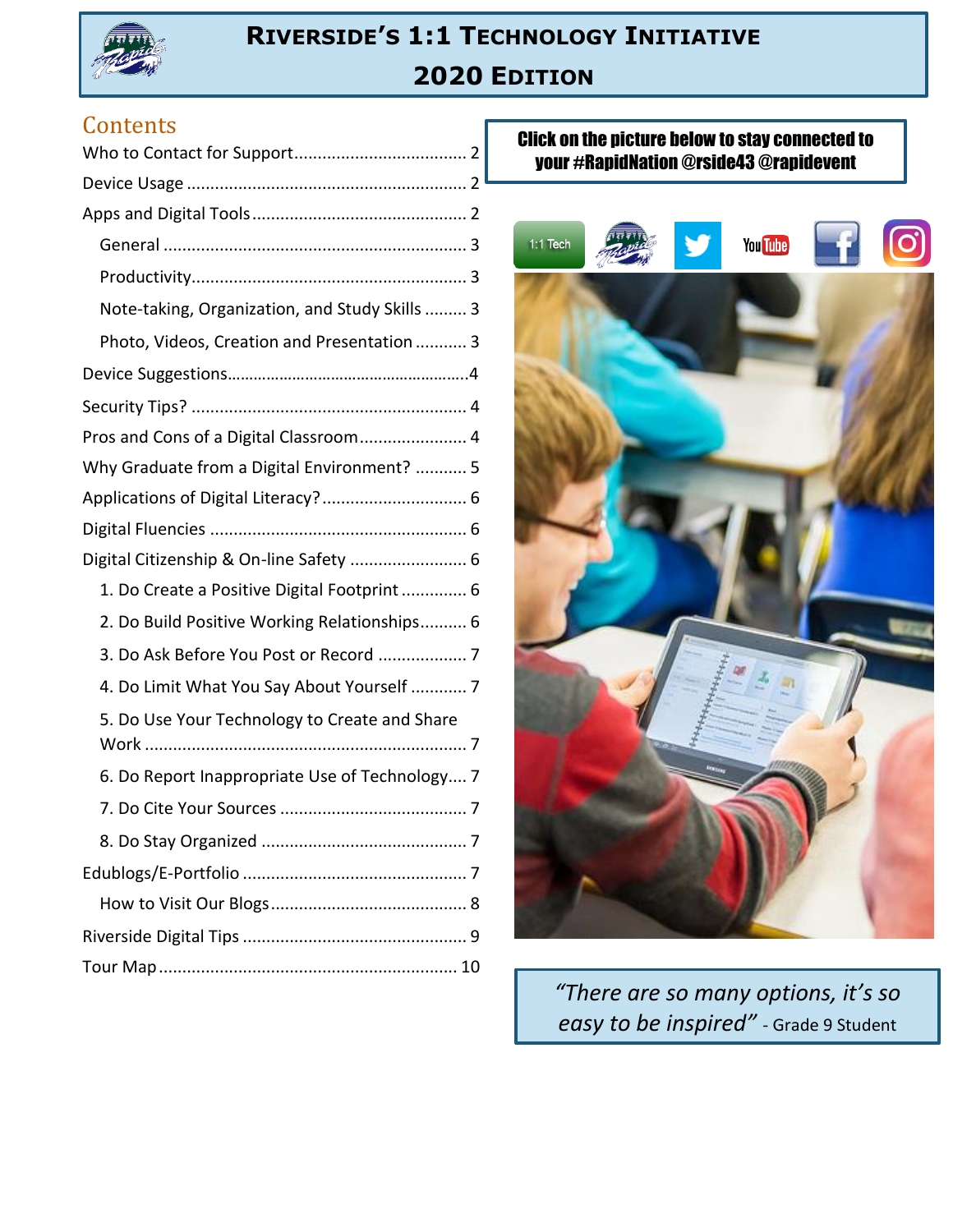## <span id="page-1-0"></span>Who to Contact for Support

In order to ensure the success of our digital program, Riverside has put in place extensive infrastructure to support both students and teachers. Technology support is available every block in the library. Students and teachers also receive ongoing education and learning opportunities throughout the year to gain a stronger understanding of our core digital platforms. In addition, all grade 9 students take part in our Applications of Digital Literacy course. In this course, students are required to demonstrate the ability to efficiently and effectively navigate digital technologies while behaving ethically, responsibly and protecting personal security and privacy. The school also has two IT support personnel that are available throughout the entire day to provide a deeper layer of technical support, and the implementation of school wide initiatives.

#### **Tech Support:**

Jenn Nelson, Bryan Gee, Brenda Yorke and Susan Henderson - [132-LIF@sd43.bc.ca](mailto:132-LIF@sd43.bc.ca)

#### **COL Contacts:**

Brian Barazzuol - [bbarazzuol@sd43.bc.ca](mailto:bbarazzuol@sd43.bc.ca) Sean Robinson - serobinson@sd43.bc.ca

### **IT Support Contacts:**

Randy Shen - [rshen@sd43.bc.ca](mailto:rshen@sd43.bc.ca) Jeremy Brown - [jbrown@sd43.bc.ca](mailto:jbrown@sd43.bc.ca)

## <span id="page-1-1"></span>Device Usage

<span id="page-1-2"></span>This chart shows grade 9 courses where a device is used daily versus occasionally (digital material replaces workbook/textbook).

| <b>Course Name</b>                | <b>Device Used Daily</b> | <b>Device Used Occasionally</b> |
|-----------------------------------|--------------------------|---------------------------------|
| <b>English</b>                    |                          |                                 |
| <b>Languages (including FRIM)</b> |                          |                                 |
| <b>Mathematics</b>                |                          |                                 |
| <b>Science</b>                    |                          |                                 |
| <b>Social Studies</b>             |                          |                                 |
| <b>Physical Education</b>         |                          |                                 |
| <b>Electives (use varies)</b>     |                          |                                 |

## Apps and Digital Tools

The following is a list of core digital tools used at Riverside. By no means is this list complete, however, our students use these programs and have found them extremely useful. Students are encouraged to search for apps and programs that better suit their individual learning needs. Purchasing the apps below is not required, but this is simply a guide to help you navigate through the endless number of programs to choose from. We strongly recommend students become fluent and competent with Edublogs and O365.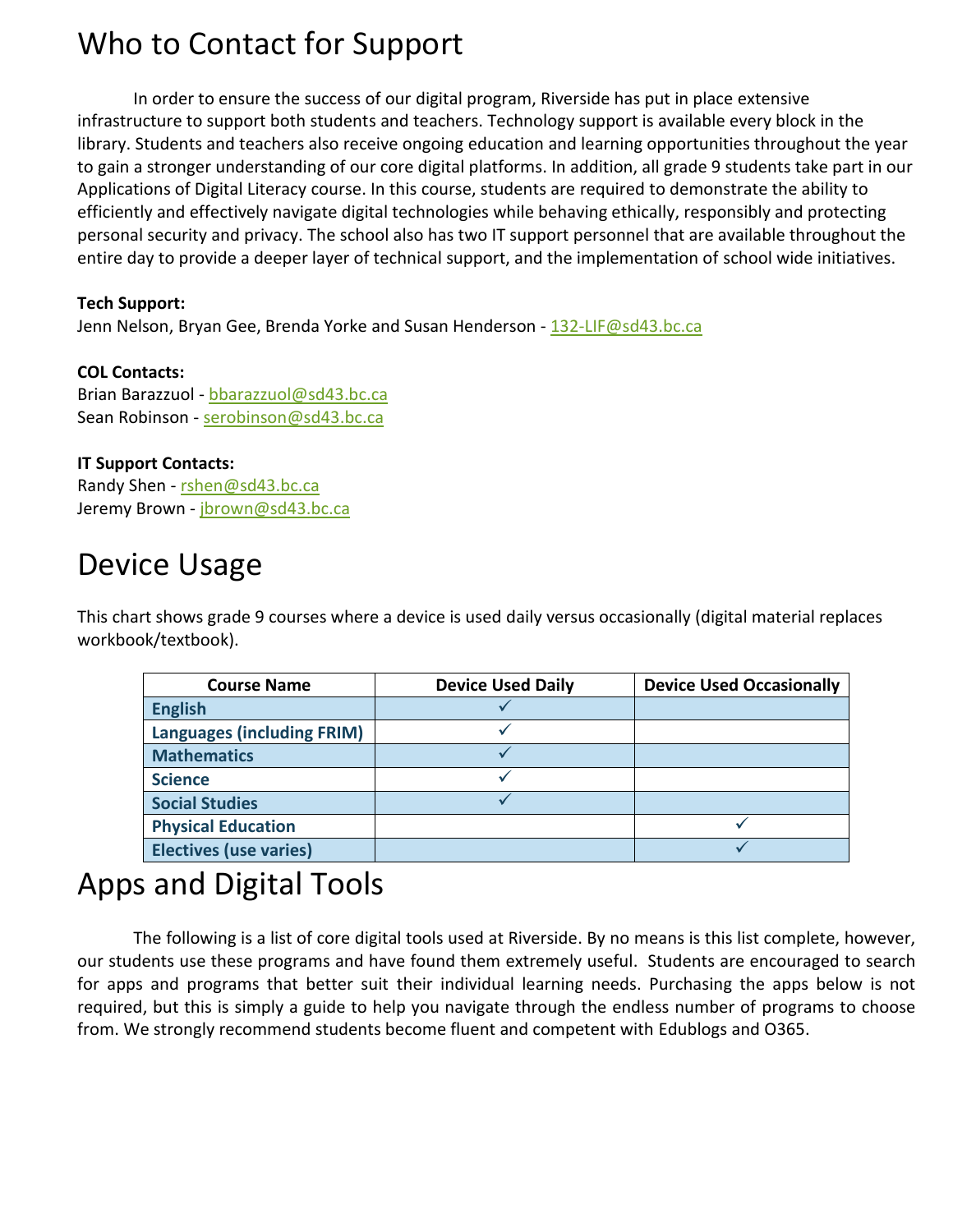### <span id="page-2-0"></span>General

| Logo                                        | <b>Description</b>                                                                                     | <b>Platforms</b>            | <b>Subjects</b> |
|---------------------------------------------|--------------------------------------------------------------------------------------------------------|-----------------------------|-----------------|
| <b>Adobe Reader</b>                         | Working with PDF files on the go, you can fill out forms, and<br>make comments right from your device. | iOS, Android<br>and Windows | All             |
| <b>Edublogs</b><br>edublogs                 | Riverside's digital portfolio program. Allows students to edit<br>and personalize their blogs.         | iOS, Android<br>and Windows | All             |
| <b>Web Browsers</b><br>$\circ e$<br>$\odot$ | Chrome   Internet Explorer   Safari   Firefox                                                          | iOS, Android<br>and Windows | All             |

## <span id="page-2-1"></span>Productivity

| Office 365<br>Office 365                          | SD43 provides O365 tools such as Word, Excel, OneDrive and<br>PowerPoint for free to all students. | All | All |
|---------------------------------------------------|----------------------------------------------------------------------------------------------------|-----|-----|
| Pages, Numbers<br>& Keynote<br>$\angle$ at $\Box$ | Powerful production tools designed for Apple products.                                             | iOS | All |

## <span id="page-2-2"></span>Note-taking, Organization, and Study Skills

| Kahoot<br>Kahoot!                | Game based online learning program. Works well for<br>studying for all subjects.                                                                                           | All | All |
|----------------------------------|----------------------------------------------------------------------------------------------------------------------------------------------------------------------------|-----|-----|
| <b>Noteability</b>               | Notability is a powerful tool that will transform how you<br>work: sketch ideas, annotate documents, sign contracts,<br>complete worksheets, keep a journal and much more. | iOS | All |
| <b>OneNote</b><br>N <sup>E</sup> | Microsoft OneNote is your digital notebook for capturing<br>what is important in your personal and professional life                                                       | All | All |
| <b>Quizlet</b>                   | Quizlet is a free website providing learning tools for students,<br>including flashcards, study and game modes.                                                            | All | All |

## <span id="page-2-3"></span>Photo, Videos, Creation and Presentation

| <b>Educreations</b><br>. . | Powerful whiteboard and screencasting tool.                                                                                                                                        | iOS | All |
|----------------------------|------------------------------------------------------------------------------------------------------------------------------------------------------------------------------------|-----|-----|
| <b>iMovie</b>              | iMovie puts everything you need to tell your story at your<br>fingertips, with a beautiful interface and Multi-Touch<br>gestures that let you enjoy your videos like never before. | iOS | All |
| Sway<br>$s \equiv$         | Sway is an easy-to-use digital storytelling app for creating<br>interactive reports. This is found in your O365 account.                                                           | All | All |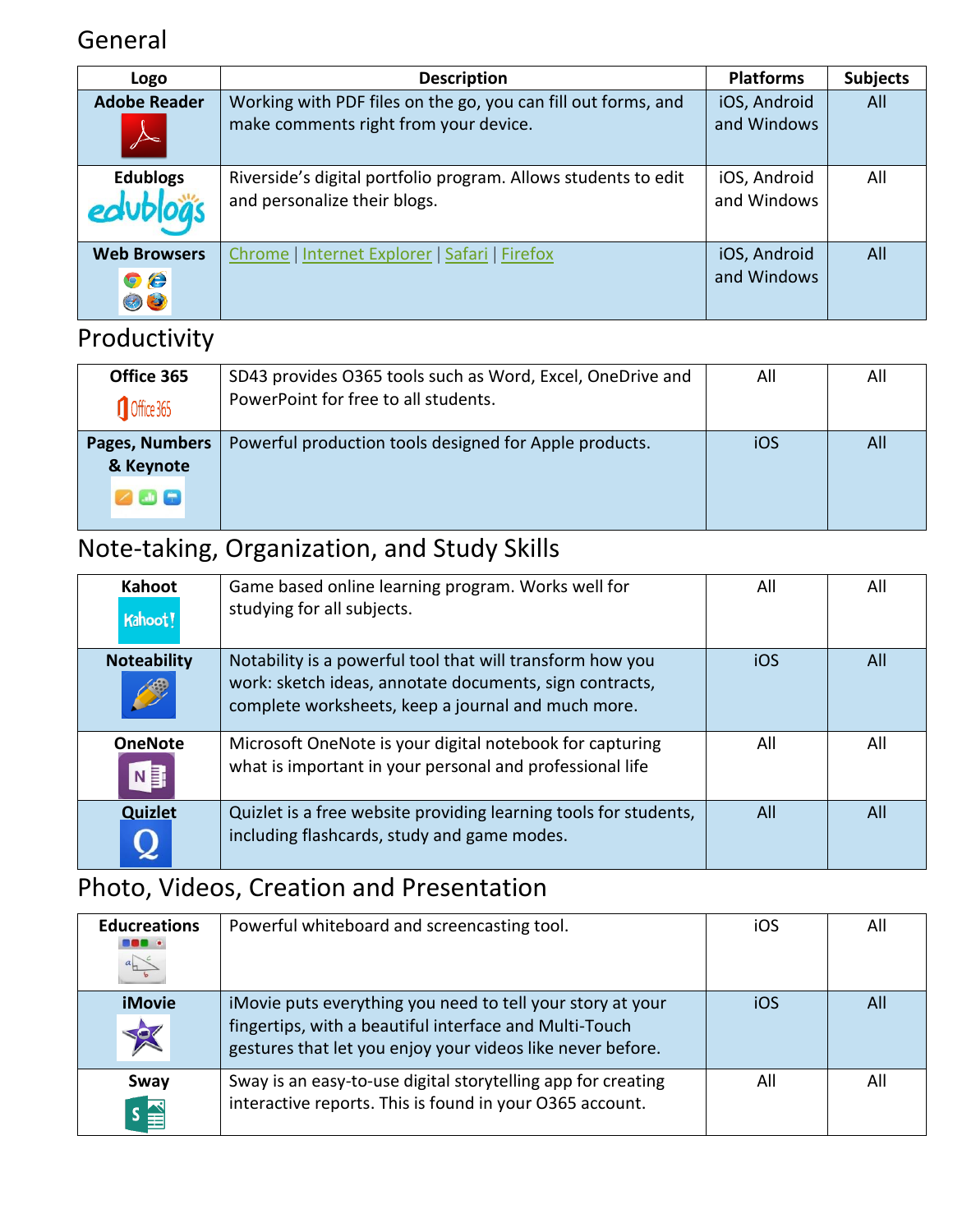| <b>Prezi</b><br>$\mathbb{D}$ Prezi         | Powerful cloud based presentation software.                                     | All | All |
|--------------------------------------------|---------------------------------------------------------------------------------|-----|-----|
| <b>Padlet</b><br>$\blacklozenge$<br>padlet | Interactive wall that is used to collaborate and share each<br>others learning. | All | All |

# Device Suggestions

We strongly encourage parents and students to take time to research and sample the different devices that are available. We have learned that devices are very personalized, and that student learning and willingness to use technology increases when they feel comfortable with their device. During the last several years, we have seen an increase in the use of laptops and hybrid (tablet/laptop) devices.

### **When Selecting a Tablet / Laptop (Minimum Recommendations):**

**\*0365 is not supported on some Android devices while using the Riverside network**

- Ability to write / touchscreen / stylus
- Protective case
- Keyboard / built in camera and microphone
- Storage and Memory: 256 GB | 8GB RAM
- Processor Type: Intel Core i5-4200U (or similar)
- Minimum 11" screen (larger screens are easier to work on, however they are larger to transport)
- Apps See some of our recommendations
- Android 9.0 or higher, iOS 13, Windows 10, Macbook (min. macOS Catalina 10.15)

# Security Tips

- Physically lock your device in your locker when you aren't using it
- Use a Keylock/Password on your device
- Don't leave your device on top of your locker then walk away
- Protect your device with a case
- Download a tracking programs

# Pros and Cons of a Digital Classroom

Our belief is that that most students will be employed in a position that utilizes technology in the future. Beyond the job place, most students will be using social media and other technology to interact and communicate with others. As a result, we believe it is essential to teach our students the skills necessary to use and interact with technology ethically, competently and thoughtfully. Without being taught digital skills (like leaving a positive digital footprint), there can be a serious impact on their current or future opportunities. While we are aware of the list of pros and cons, we believe that we have a professional responsibility to develop citizens who can collaborate, create, problem solve, analyze, and investigate in both digital and analog worlds.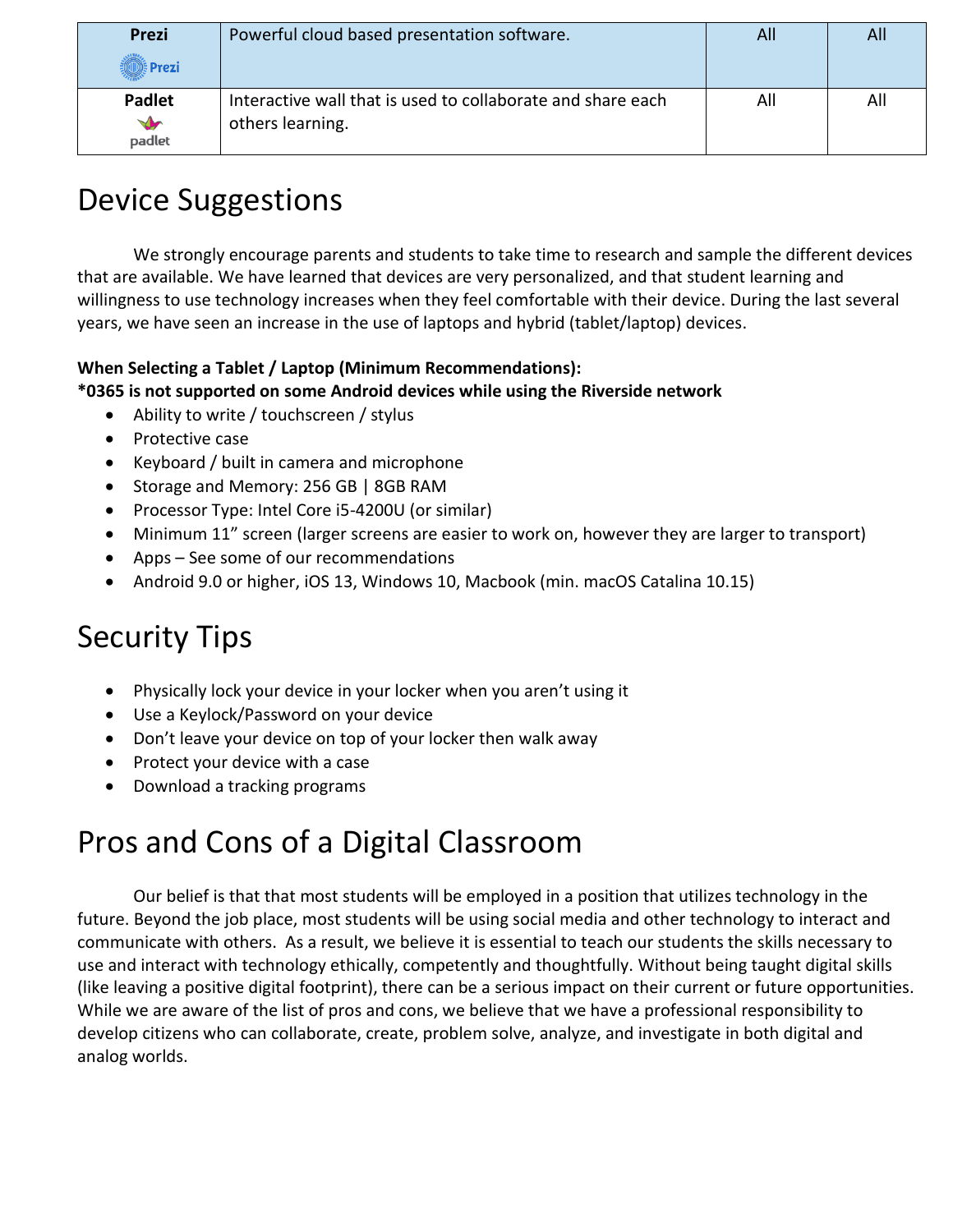| <b>Pros</b>                                                                                                                                                                               | Cons                                                                                                                          |
|-------------------------------------------------------------------------------------------------------------------------------------------------------------------------------------------|-------------------------------------------------------------------------------------------------------------------------------|
| Organization - no papers to lose, everything on one<br>device                                                                                                                             | Organization - creating a file management system can sometimes<br>be challenging. Can be broken if dropped or mishandled.     |
| Textbooks - can annotate on the digital books and<br>view more dynamic content, quickly updated                                                                                           | Textbooks - can feel easier to move back and forth in a hardcopy<br>textbook when working between questions and an answer key |
| Creativity - can personalize and create content that<br>is more visual, emotional, and relevant, including<br>use of camera                                                               | Creativity - Can be distracting (internet, apps, games, social<br>media) and may limit more kinesthetic learning              |
| Physical - no more heavy backpacks to carry                                                                                                                                               | Physical - increased eye strain                                                                                               |
| Learn anywhere and anytime                                                                                                                                                                | Challenges with time management                                                                                               |
| Fast and portable                                                                                                                                                                         | Batteries may need charging                                                                                                   |
| Access to help 24/7, resources, experts                                                                                                                                                   | More opportunity to plagiarize                                                                                                |
| More social connection                                                                                                                                                                    | Digital isolation (limited face to face interaction)                                                                          |
| More opportunities to learn in different ways<br>(screencasts, Skype, simulations, avatars,<br>presentations, media, various apps)                                                        | Protection of privacy with numerous apps saving to the cloud                                                                  |
| Accessibility to teacher content from anywhere (all<br>content on teacher's website)                                                                                                      | Network may go down, be slow, or not be accessible                                                                            |
| Development of digital fluencies                                                                                                                                                          | Adding to an already heavy curriculum                                                                                         |
| Developing digital citizenship                                                                                                                                                            | Exposure to more digital content and sites                                                                                    |
| Developing a positive digital footprint                                                                                                                                                   | More difficult to protect privacy                                                                                             |
| Increased student engagement and personalization                                                                                                                                          | Increased opportunity for off task behavior                                                                                   |
| Very helpful for students with written output<br>difficulties. Technology can be used to assist with<br>reading, writing, numeracy, and memory for<br>students with learning difficulties | Some apps for students with learning difficulties are more<br>expensive                                                       |

# Why Graduate from a Digital Environment?

Most students graduating now will be working in jobs and fields that require a reasonable level of competency in using digital technology. Furthermore, the common skills needed in the 21<sup>st</sup> century include:

- **Creativity**
- **Critical Thinking**
- **Problem Solving**
- **Decision Making**
- **Communication**



- **Collaboration**
- **Information and Computer Literacy**
- **Citizenship**
- **Personal and Social Responsibility**

**The BC Ministry of Education has created a draft form of curricular competencies that include:**

- **Critical Thinking**
- **Creative Thinking**
- **Reflective Thinking**
- **Positive Personal and Cultural Identity**
- **Personal Awareness and Responsibility**
- **Social Awareness and Responsibility**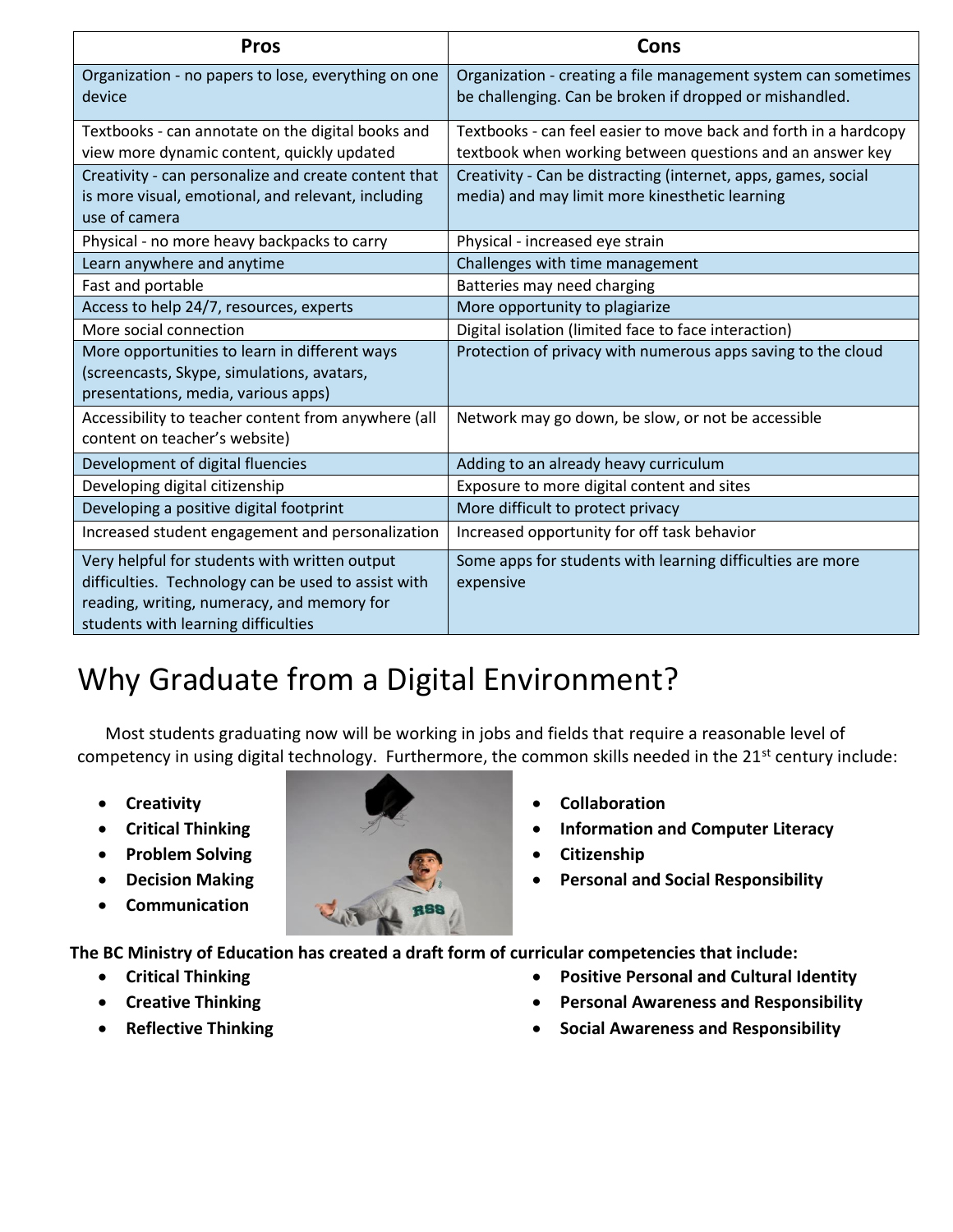# Applications of Digital Literacy (ADL10) – COL

In this course, students will be required to demonstrate the ability to efficiently and effectively navigate the digital technologies required to accomplish specific goals and tasks. The course, although categorized as a grade 10 course, will be taken by all grade 9 students. Primarily, the goal of this digital literacy course is that individuals can effectively use the correct digital tool at the right time for the right purpose behaving ethically, and responsibly protecting the personal security and privacy of themselves and others. We want to see our students fluent in these areas. There are 5 "fluencies" in which we are helping students develop skills: information fluency, solution fluency, creativity fluency, collaboration fluency, and media fluency.

The expectation is that the course will not be taught in a linear fashion, but outcomes will be integrated throughout learning activities in this course or integrated within other courses (English, science and math). Various assignments will be posted on their Edublogs, which will show their mastery of these five fluencies in various learning environments/contexts and curricular areas.

## Digital Fluencies: the 21<sup>st</sup> Century Learning Skillset

It is clear that digital fluencies (information, creativity, media, solution and collaboration) are essential skills for this next generation of learner. Our goal is to develop learners who will thrive in this changing world so that they think differently, collaborate effectively, communicate eloquently and act ethically. A digital environment enables us to teach students in ways that are more relevant, engaging, personal and meaningful. Students benefit from real life opportunities to learn from each other and other experts in the field. They learn to find information that is relevant to their learning, deepen their understanding of concepts and skills, and demonstrate their learning in creative, dynamic and enjoyable ways. Our task is to enable your child to create a positive digital footprint that makes them marketable and sought after at the post-secondary level and in the workplace

## Digital Citizenship & On-line Safety

**All students must abide by the District Wide Network and Internet Use Expectations. Accessing the district network is a privilege, which will be revoked if students do not abide by the Code of Conduct.**



### *1. Do Create a Positive Digital Footprint*

Employers are now looking up a person's profile on-line before hiring. Use this to your benefit in helping an employer see that you would be a good addition to their organization. Everything you post is archived and mined. Your digital footprint reflects your character. Use thoughtful and considerate language; remember that feelings and tone can sometimes be misconstrued.

### *2. Do Build Positive Working Relationships*

You can benefit from the support and expertise of peers, teachers, and experts in the field. Build a positive and constructive network that will enable you to succeed and learn. Consider on-line interactions that build trust, respect, suspend judgement and do not harm.

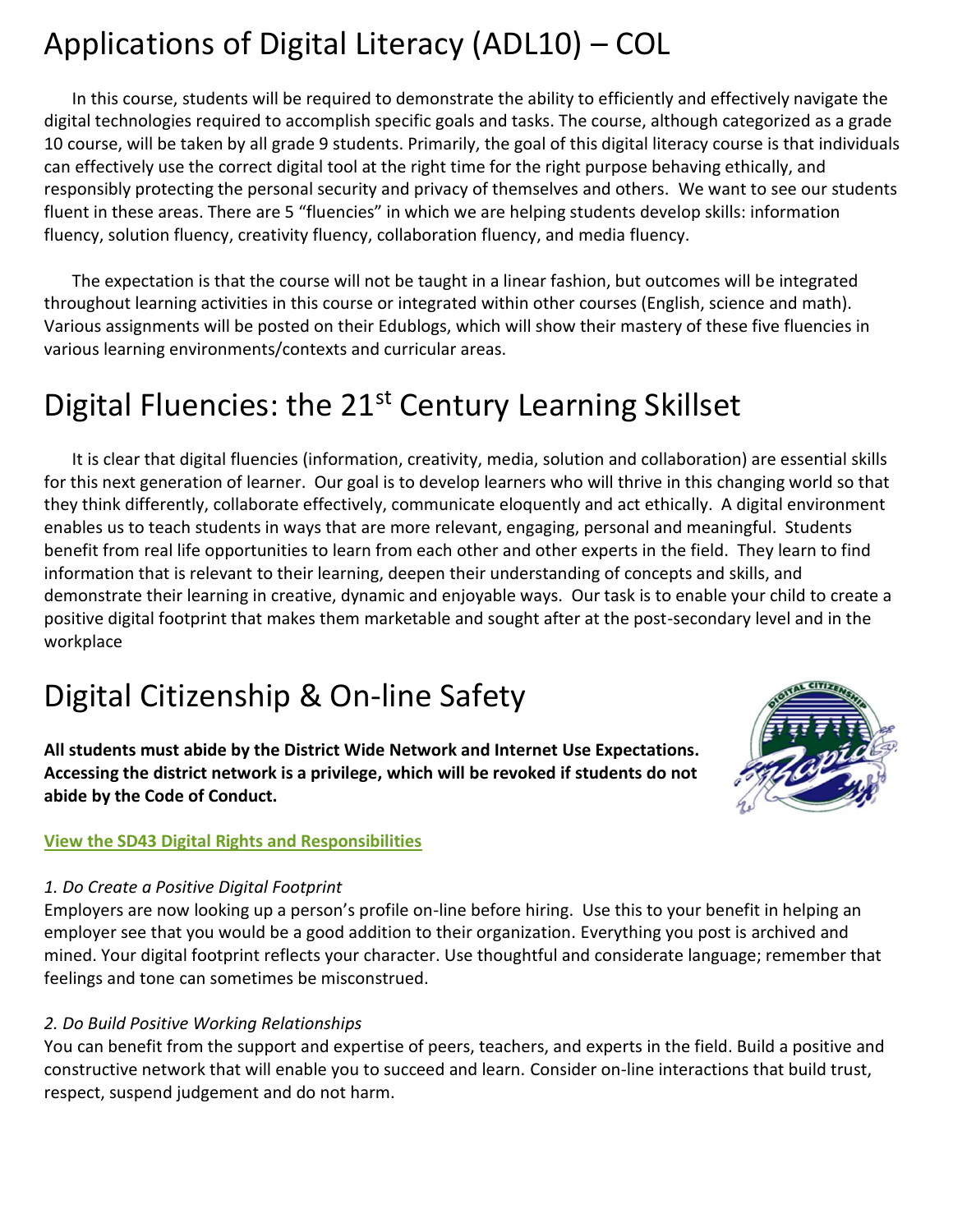#### *3. Do Ask Before You Post or Record*

Consider the privacy of others. Before taking a photo or video, ask permission. Before posting anything on someone else, including their work, seek permission. Everyone has a right to feel safe.

### *4. Do Limit What You Say About Yourself*

Many sites, such as Google, mine data. In other words, every time something is posted with your name, that information is taken to create a profile on you. Be aware that there are individuals who also do this to gain access to your banking, home, or your personal privacy. Use passwords that are difficult to trace and keep them private. Be wary of sharing your real name, address, phone number, financial information, school name, passwords, or other private information.

### *5. Do Use Your Technology to Create and Share Work*

The technology gives you access to tools that you may not have otherwise had before. Create, publish, share ideas, and get feedback.

### *6. Do Report Inappropriate Use of Technology*

Anyone trying to intimidate, harass, or bully others on-line may be charged through the Criminal Code (Section 264). Furthermore, it is also illegal to Distribute Obscene Matter (Section 163), post images of anyone under 18 years engaging in sexual acts or depicting sexual organs (Section 163.1), injuring the reputation of others by exposing them to ridicule, hatred, or contempt (Section 298), or sending false messages intended to injure or alarm someone (Section 372). Report these types of situations to the police or school staff immediately. To report to the School Administration:

Email: [132-administration@sd43.bc.ca](mailto:132-administration@sd43.bc.ca)

### *7. Do Cite Your Sources*

While there is an abundance of information shared on the internet, you must write down where you found your information so that the author gets recognized for their work. This is respectful as it acknowledges the intellectual property of an author or publisher. Plagiarism is the copying of someone else's work without referencing or acknowledging them.

### *8. Do Stay Organized*

With keeping all your work on one device, it is important to create a filing or storage system that works for you. Keep track of your time, deadlines, and projects using a calendar. Do utilize your teacher's web-site to get information and announcements.

### Edublogs/E-Portfolio



All our students create E-portfolio's through Edublogs. Our intention is to use this site as a space for students to showcase some of the wonderful work that they produce as part of their learning here at Riverside. The portfolio gives students a stage that allows them to share what they are learning with other people and to collaborate with others. It shows the progress of student learning over their four years at Riverside so that everyone can see their growth over time. It also allows them to create a positive digital footprint that students will be able to display during job interviews and future opportunities.